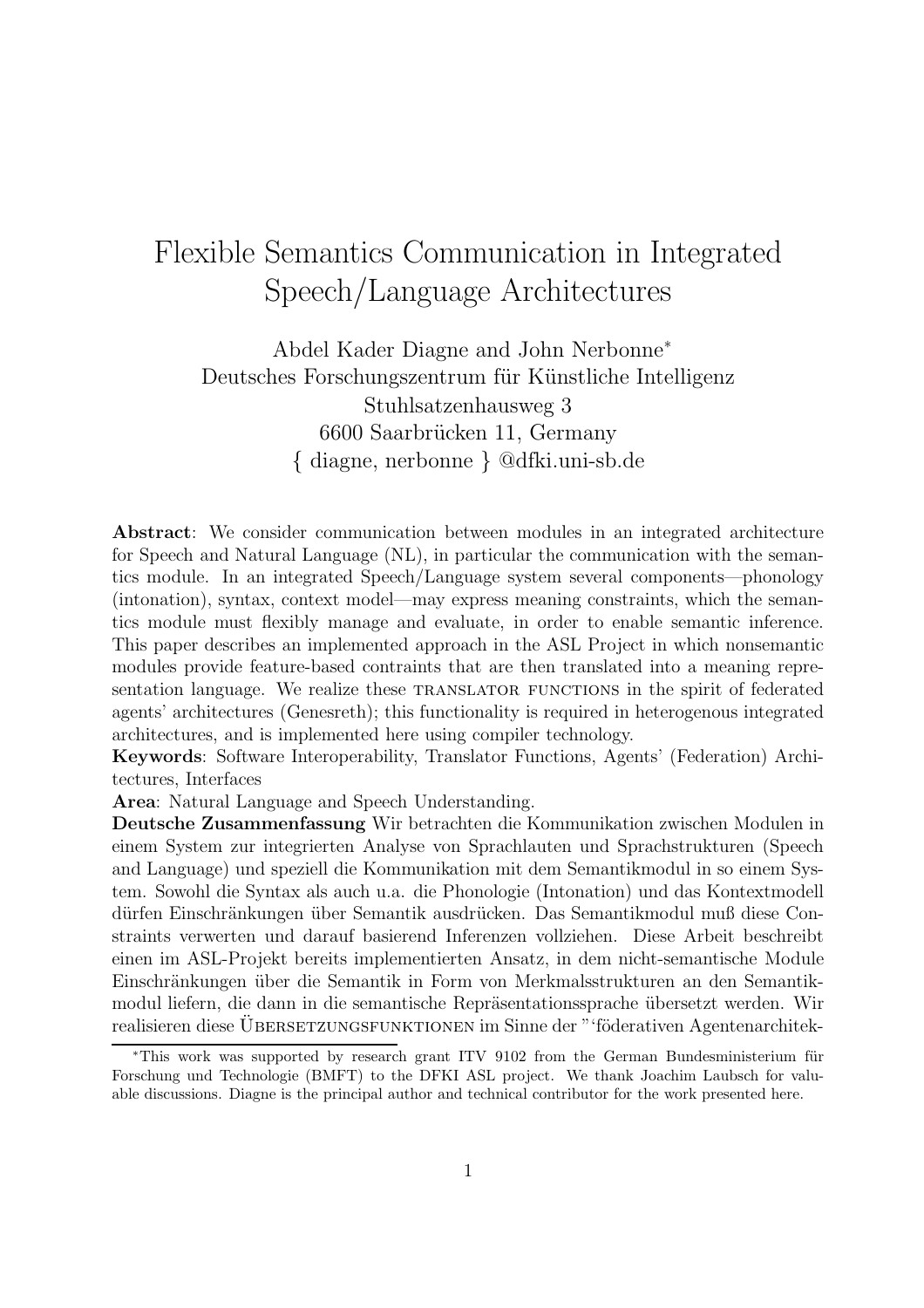tur"' (Genesreth): Übersetzungsfunktionalität ist in solchen heterogenen Agentenarchitekturen erforderlich und wird hier mittels Kompilertechnologie implementiert.

## 1 Introduction and Motivation

The technical kernel of the present paper is the description of an implemented general translation facility for a semantics module. This facility translates constraints from nonsemantic modules into a meaning representation language. It may be seen as a generalization of the syntax/semantics interface customary in NLP systems, but it is superior first in allowing multiple determination of semantics (important in speech/language applications), and second in enabling independent engineering for a semantics module—allowing it to function in various systems with minimal system prerequisites. The translation facility is best seen as the instantiation of (one part of) the FACILITATOR in federated agents' architectures [4].

This introduction discusses both motivational points and the sketches the place of translator functions in integrated agents' architectures. The next section gives a brief overview on the meaning representation formalism  $N\mathcal{LL}$  and describes its interfacing facilities. In Section 3 we describe our design for translating feature based formalisms into  $NLL$ , emphasizing its debt to compiler technology. We discuss problems that arise, our present solutions, and implementation issues. Examples are provided. A final section attempts to evaluate this work and give perspectives for interfacing the semantics module with further components in integrated speech/language architectures.

### 1.1 Semantics in Speech/Language Systems

The need for a general translation facility arises particularly in speech/language systems, in which input to the semantics module comes not only from syntax and lexicon, but also from suprasegmental phonology (intonation and focus accent) among perhaps others. In order to deal with these multiple sources of semantic content, we abandon the idea of there being a functional, homomorphic relation between a single (syntactic) source and a semantic representation, and instead conceive of semantics construction as a constraintsatisfaction process  $([10, 11],$  in which syntax, suprasegmental phonology (and eventually contextual pragmatics) provide constraints on logical form which the semantics module evaluates, reasons from, and applies appropriately (our present applications are calendar management and train schedule information). The constraint-satisfaction view of semantics construction is furthermore useful in speech/language systems because it allows one to deal with partial information incrementally [5]. A first motivation for our translation facility is that it enables the constraint-satisfaction view of semantics construction. Figure 1 sketches the place of the semantics module in the communication model proposed for the ASL-Nord-Project [12].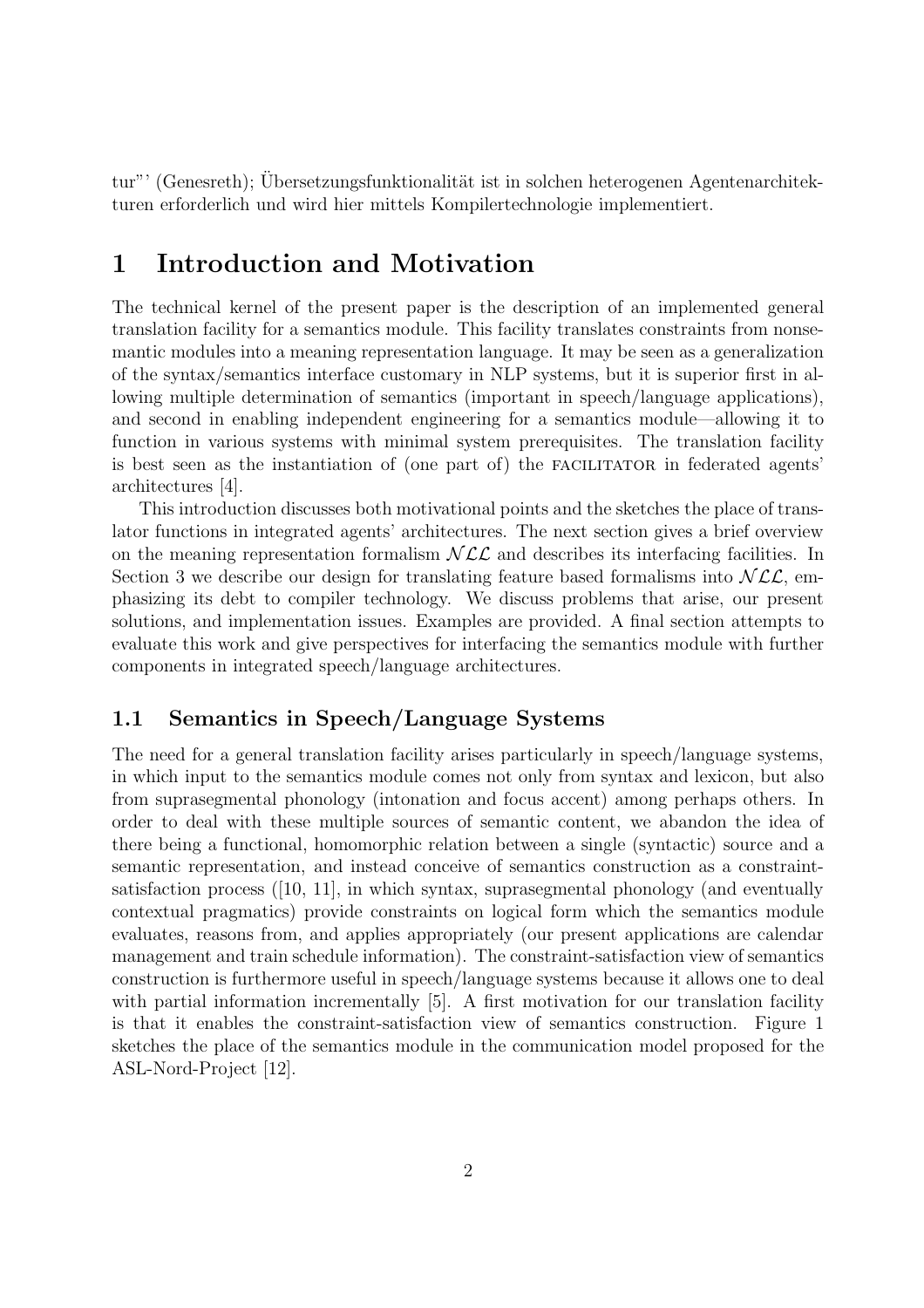

Figure 1: Information Flow to Semantics in a Speech System: The semantics interface contains translator-functions (one for each incoming specification language), which render incoming data and queries to the module in the semantics' internal representation language. The translators' design is based on compiler technologies, which improves the generality of the approach.

#### 1.2 Engineering for Computational Semantics

But the facility is also very useful in systems where semantics remains entirely syntaxdriven. The language in which constraints are formulated is generally that of typed feature logic  $([2], [3])$ , and the semantic representation language is generally a variant of a higherorder predicate logic, e.g., generalized quantifier language or the language of discourse representation theory, (here it is  $NLL$ , described in Section 2 below). The modules thus do not use the same language, and indeed could not, under normal assumptions about the expressive capabilities required in phonology and syntax on the one hand, and semantics on the other. This justifies the need for translator functions (even if more traditional syntax/semantics interfaces could suffice here).

This motivation is strengthened if one considers the state of natural language engineering for large NL systems. These are presently too complex for any single small group to develop. As a result, today's systems increasingly involve some incorporation of heterogeneous modules taken from different development efforts. This tactic of eclectically combining modules has great potential but harbors serious system architecture (communication) problems. It is easy to find components which perform well in specific systems, but which are difficult to use elsewhere because of idiosyncratic input and interface requirements. This suggests that the design of contemporary components should foresee the needs of software interoperability—the deployment of components in heterogeneous systems—from the beginning, insisting on modularity, flexibility (ease of experiment), and tolerance (minimal interface requirements) [9]. The translator facilities we provide in the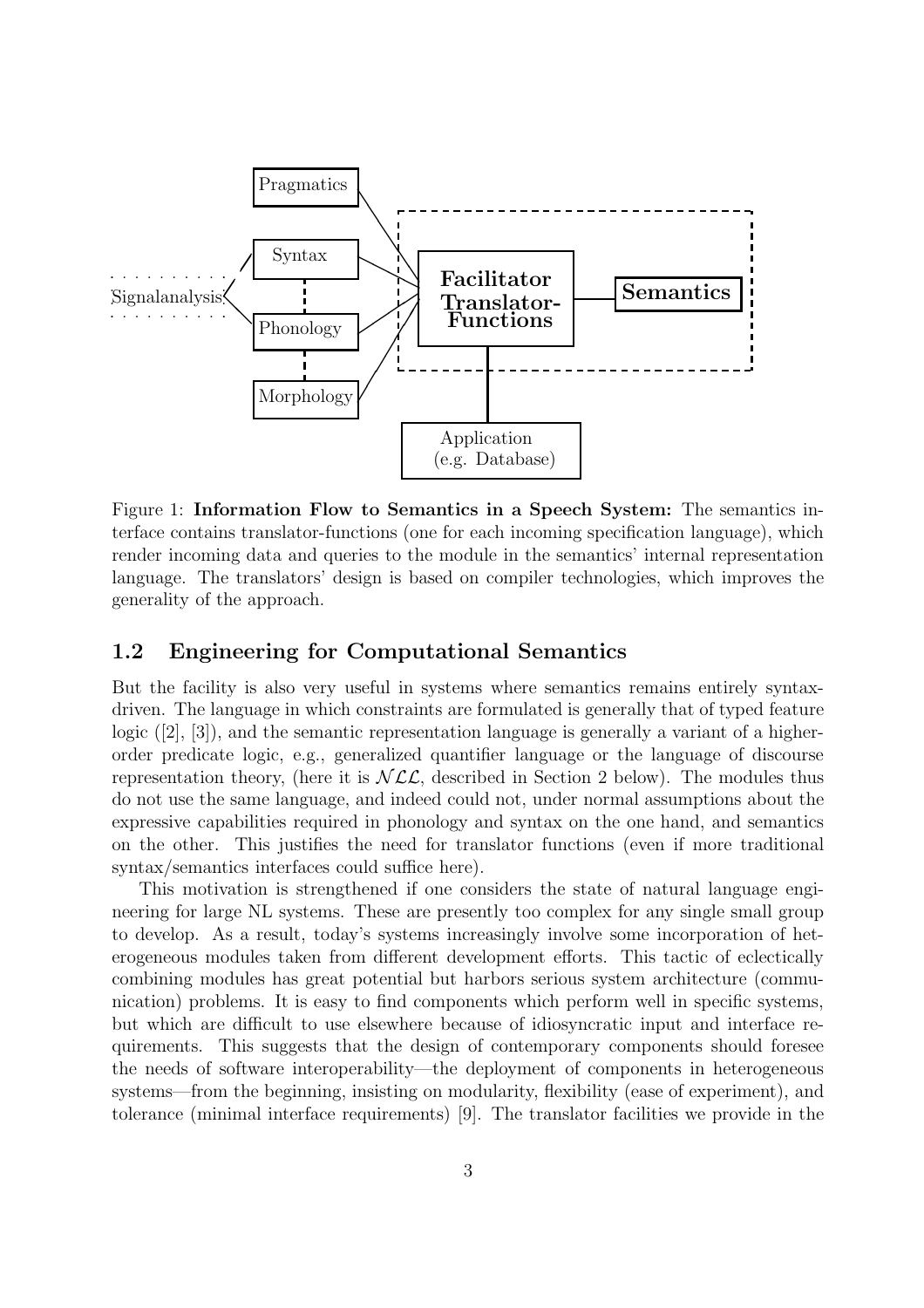

Figure 2: Communication in an agents' architecture with a global facilitator. Each module (agent) is related to a global facilitator which manages the communication. The facilitator consists of a coordinator, responsible for brokering and scheduling, and a set of translatorfunctions. Each module may use a different input/output data format. The task perfomed by each translator-function is to translate incoming data for further processing in a particular module. The coordinator determines the further destination of outgoing data, and invokes translators where needed.

work described serve especially the last purpose—they allow a very general use of the semantics module they provide interface to, without prerequisites about the theories, designs or even implementation languages of other system components.

#### 1.3 Agents' Architectures

Even if we claim a general usefulness for the translator functions described below, they are quite specifically required in contemporary designs for federated agents' architectures [4]. These systems are designed to allow for heterogeneous agents (modules), and foresee that their federated actions may be coordinated by a facilitator, whose tasks include brokering (deciding on responsibilities), scheduling (allocating resources and priorities), and translating (one agent's representations into another's). The last function is required wherever agents may be heterogeneous. Figure 2 sketches a federated agents' architecture.

The work we present here is compatible with the view of the semantics module as an agent whose language is  $NLL$ , which cooperating agents need not know. The translation into  $NLL$  is accomplished by the functions we detail here.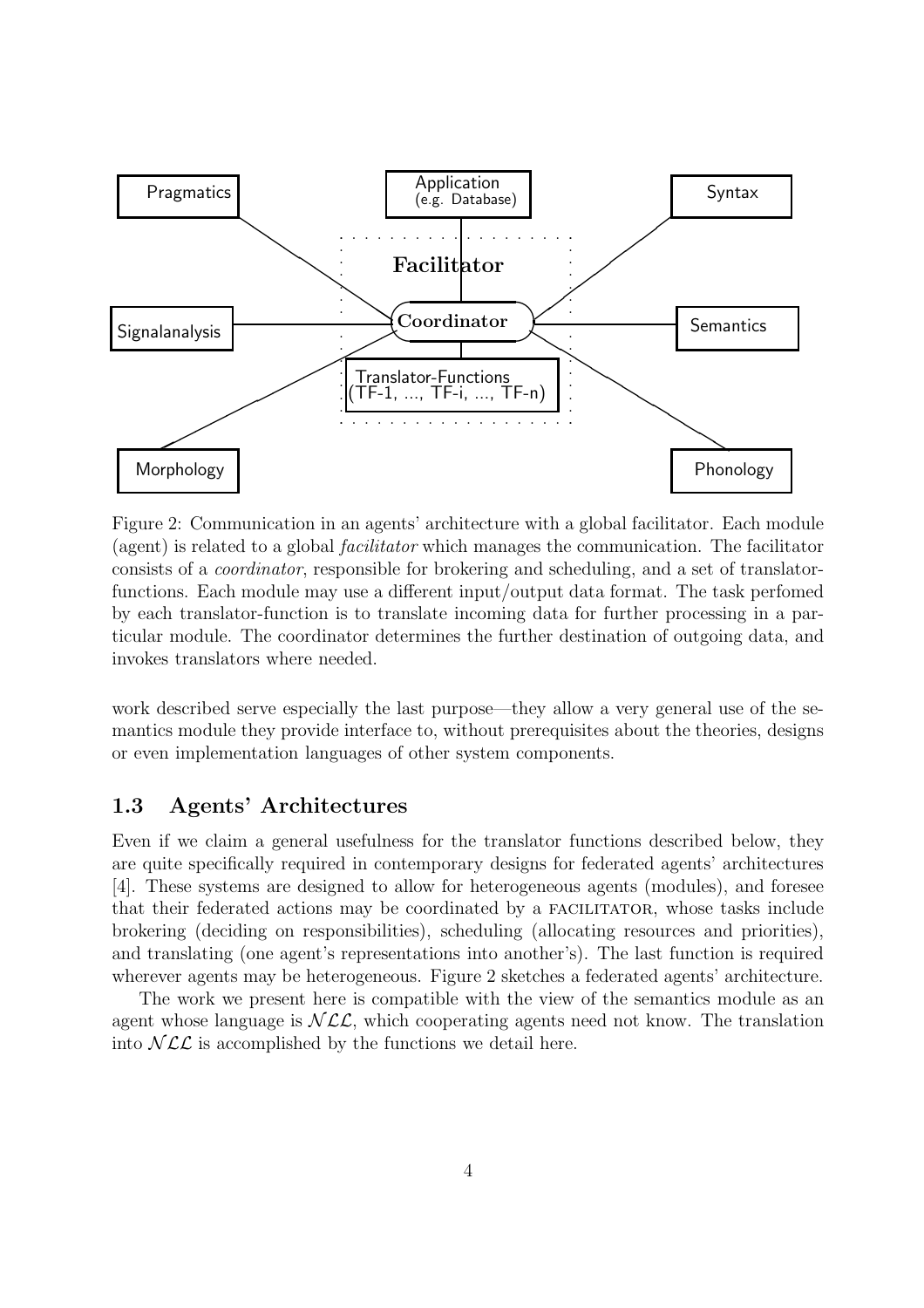## 2 Overview of NLL

 $NLL$  is a logical language for representing the meaning of natural language expressions on the computer $[8]$ .<sup>1</sup> Its design has five goals:

- 1. to provide an independent semantics module for NLP systems;
- 2. to support some semantic inference;
- 3. to provide a base for disambiguation (like SRI's QLF, quasi-logical form, [1]) and domain-specific interpretation (e.g., transduction into a database query language, such as SQL, or a language for controlling an application, such as the AKA-MOD agents' system);
- 4. to support experimentation at the level of semantic representation; and
- 5. to facilitate the semantic representation of common grammatical constructs (lexical and syntactic).

 $NLL$  is based on predicate logic with keyworded arguments; it contains several further expressive devices developed for the representation of NL, including plurals terms,  $\lambda$ abstracts, generalized quantifiers, comparative predicates and the measure phrases they employ ('60 meters'), complex determiners, and variable-binding terms. In several instances inference rules associated with the defined devices are implemented, and in general inference is supported to the extent that is required in interface applications [6]. For example, there are implemented rules for implied conjunct removal, subsumtion of a literal by specialization, distributive inferences for plural terms, simplification rules for locative terms, rewriting rules for disambiguation, and substitution [7].

## 3 Semantics Communication Facilities

Since  $NCL$  is designed to function as an independent module, a number of interfaces are available.  $NCL$  can be created using (i) any of numerous constructor functions; (ii) through the invocation of a reader which parses the logical syntax of  $NCL$ : or (iii) through the specification of  $NLL$  structures in a feature description language. In this fashion,  $NLL$ attempts to allow the NL system developer with a number of choices. We should note that both interfaces (ii) and (iii) require only that strings be provided to the  $NLL$  modules. There is no requirement that the syntax be based on a particular theory, programming language or even machine architecture.

The interface (iii), specifying  $NCL$  via typed feature structures, is of central interest here, because it allows the integration of multiple modules simultaneously constraining semantics—the speech situation. In the case where multiple modules constrain semantics,

 $1NLL$  was first developed by Joachim Laubsch and John Nerbonne Hewlett-Packard Laboratories. A. Kader Diagne has since joined the effort at the German Research Center for Artificial Intelligence (DFKI).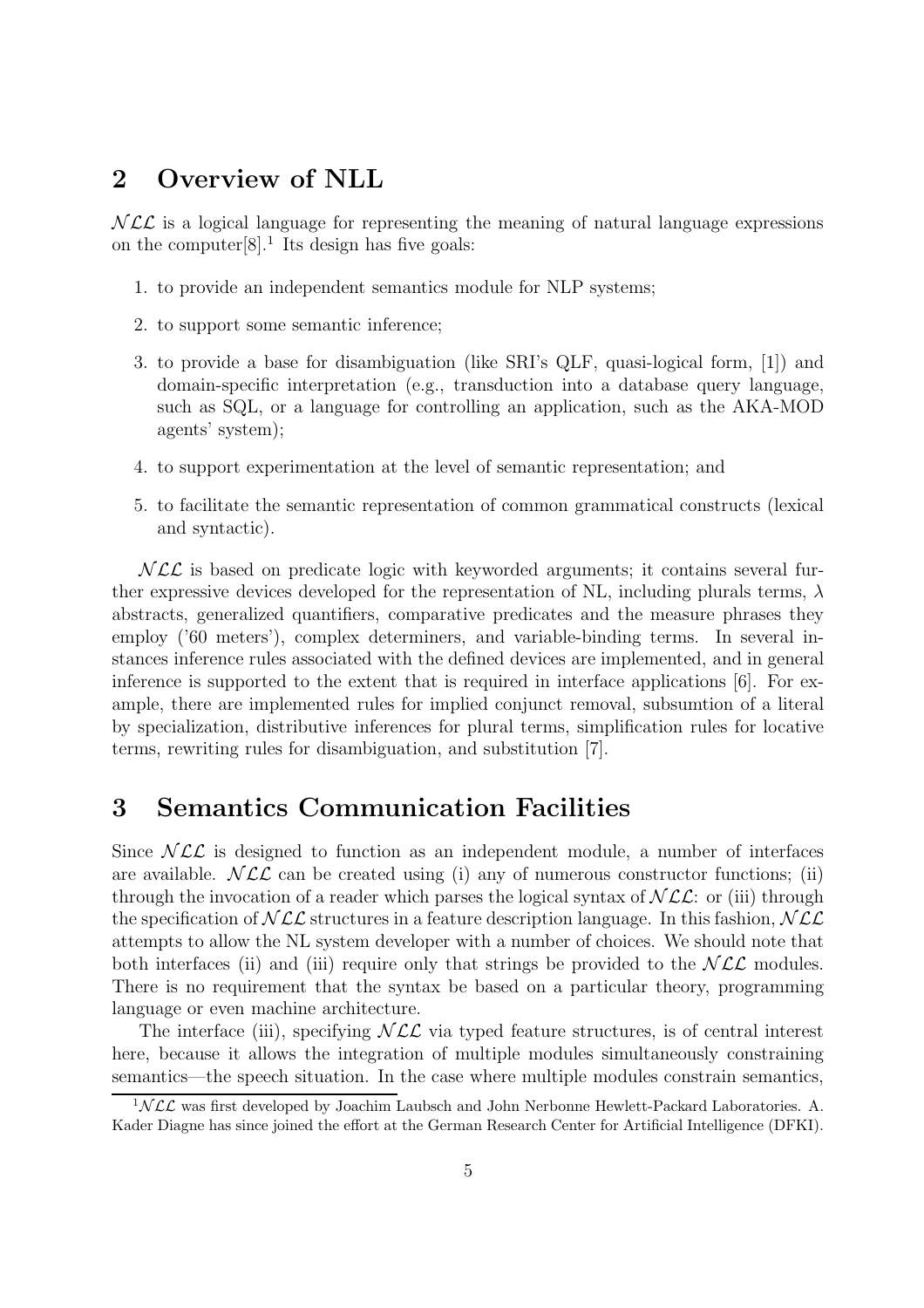the constraints are first unified before being passed to the interface. The interface itself is effected by a translation function which takes as input a string representation of a typed feature structure and outputs an  $NLL$  expression, suitable for processing by the  $NLL$ inference engine. The function is structured as a compiler—it reads the feature expression, parses it into an abstract syntax tree, performs tree-transformations to eliminate structural divergences, and substitutes corresponding  $NLL$  atoms to obtain a final translation.

Compiling expressions from a source into a target language is a widely applicable technology which we apply in NLP architectures. Here we compile feature structure descriptions into meaning representations, realizing the translator function of the facilitator in the federated agents' archictecture (above).

#### 3.1 Parsing Feature Descriptions

The feature-based semantics interface had to meet the following requirements: (i) applicability to different formalisms implemented in different programming languages; (ii) minimal requirements for input/output data; (iii) satisfactory compilation time. The particular feature formalism is variable in that the feature structure description language is specified declaratively (cf. Appendix A), and is irrelevant to the core translation procedures. The implementation lanaguage may likewise be ignored, since we use the string representation of the feature module—which minimizes our input requirements. The employment of compiler-compiler technology provides satisfactory compilation time.

The interface inputs a string representing a feature structure description, e.g., in the language specified by the BNF presented below in Appendix A (only appropriately typed slots are considered by the compiler). This CONCRETE SYNTAX is parsed into an ABSTRACT syntax tree, which is in turn input to the transformation routines. The distinction between concrete and abstract syntax allows us to use a the same compilation routines for superficially different feature formalisms (and we have tested this against two formalisms). For example, the feature structure descriptions below result in the same abstract syntax tree illustrated in Figure 3:

#### Expression BNF Specification

| [(pred talk) (agent Jones) (theme NLP)] conj ::= "[" av-term $*$ "[" |                                            |
|----------------------------------------------------------------------|--------------------------------------------|
|                                                                      | av-term ::= "(" attribute value ")"        |
| [pred=talk, agent=Jones, theme=NLP]                                  | conj ::= "[" av-term { "," av-term * } "]" |
|                                                                      | $av-term ::= attribute = value \dots$      |
| [pred:talk agent:Jones theme:NLP]                                    | conj ::= "[" av-term $*$ "]"               |
|                                                                      | av-term ::= attribute ":" value            |

The implementation of the parser is carried out using the ZEBU compiler-compiler, a Lisp-Version of YACC, under an Allegro Common Lisp environment on a SUN Worksation. A prototypical version was first implemented under a REFINE programming environment, because REFINE provides high-level programming constructs to express syntactic transformations and allows the use and generation of Common Lisp programs.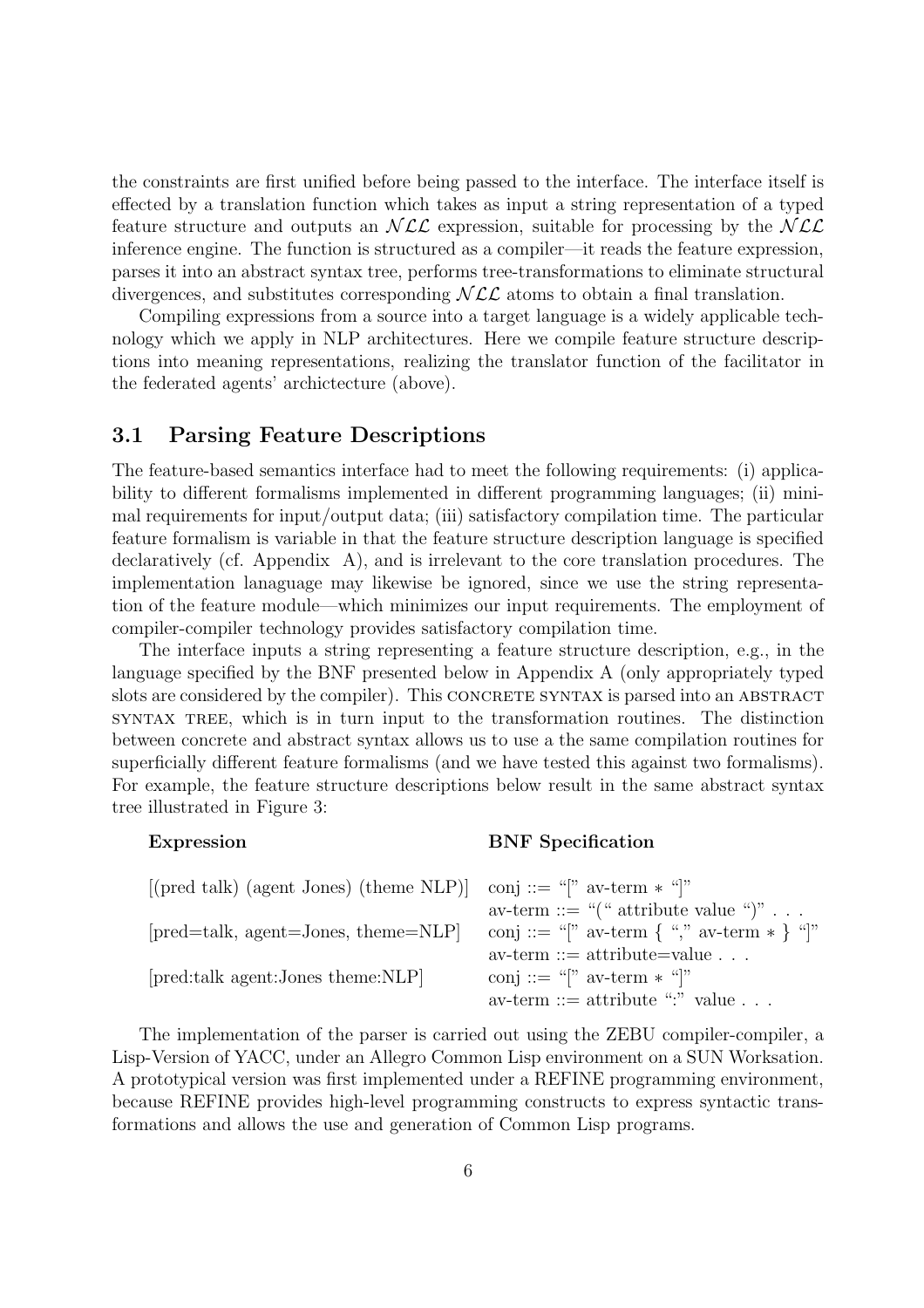#### 3.2 Transforming Feature Specifications

The next compilation step is a tree transformation task, illustrated in Figure 4.

Different tasks have to be solved by the transformation submodule: (i) resolving structural divergences between the feature language on the one hand, and the semantic representation on the other; (ii) performing substitutions; (iii) filtering inappropriate features; and (iv) managing coreferences in the feature language; and (v) multiplying disjunctions out (not yet implemented). The use of compiler technologies accomplishes these tasks. Transformations are used to handle (i) divergences and (ii) substitutions; selective parsing (iii) filters; and a symbol table manages coreferences (iv). Thus compiler technology solves significant problems efficiently and generally.

The role of tree transformations in handling structural divergences is worth special mention. The output from the feature description parser is an abstract syntax tree which serves as the input to the transformation submodule. The transformation submodule consists of a translator-function, which combines calls to various auxiliary tree-traversal (and tree-transformation) functions. Two tree-traversal functions are used by the translator function: (1) a so-called PREORDER-TRANSFORMATION function for top-down traversing; and (2) a POSTORDER-TRANSFORMATION function for bottom-up traversing of the abstract syntax tree. Each of these functions takes as arguments not only the (abstract) tree specified by the root, but also a set of transformations that is applied to the nodes of the given tree. A pre/postorder-transformation function operates on the tree in several passes; only one rule is used in each pass. Each rule in the rule set may be used, therefore the choice may be nondeterministic. The algorithms terminate when no rule can perform any further change on the tree. Given this control, it is sometimes necessary to split the rule set into subsets that are used in different calls to the tree-traversal functions.

Example of transformation rules are:

• fs-variable-to-nll-variable which transforms a variable from the feature description (%INTEGER) into an  $NCL$  variable (?SYMBOL). Due to the presence of coreferences



Figure 3: An abstract syntax tree for either " [(pred talk) (agent Jones) (theme NLP)] " or " [pred=talk, agent=Jones, theme=NLP] " or " [pred:talk agent:Jones theme:NLP ] ".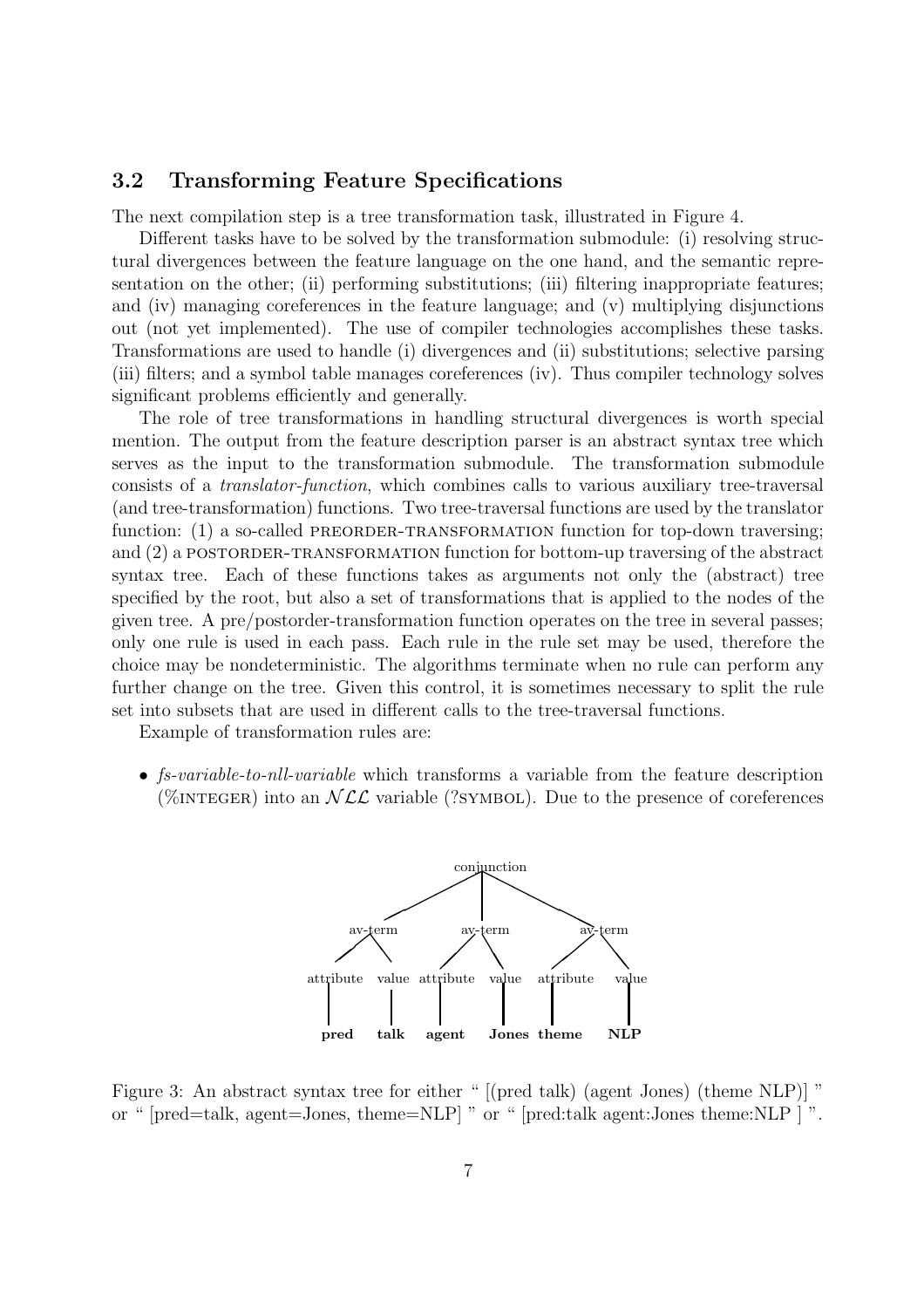

Figure 4: A feature-based semantics interface. Translating a feature structure description into  $NLL$ . Partial specification of the sentence *Someone talks about NLP*.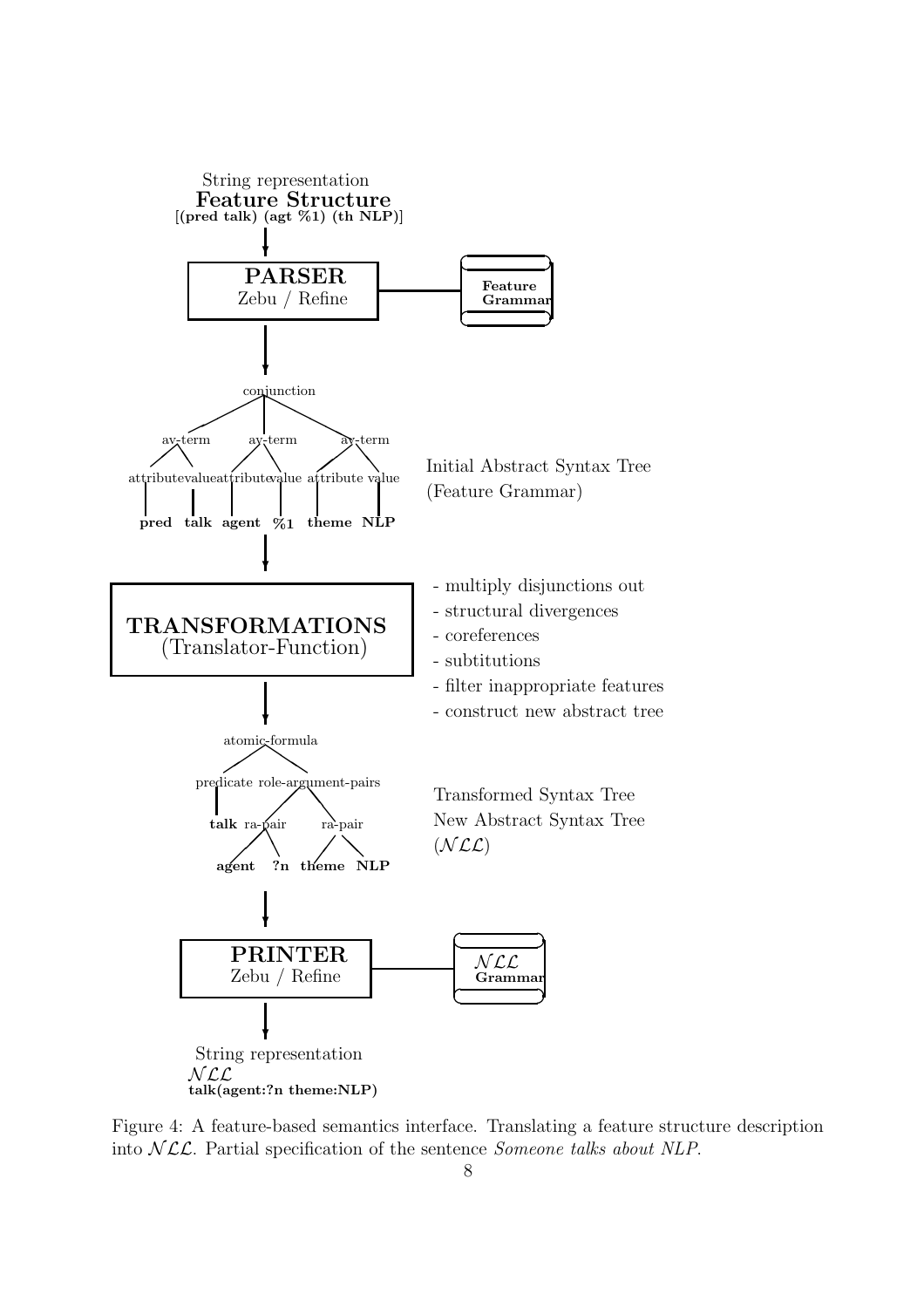this transformation must be done by generating symbols for new occurences of feature variables and keeping track of correspondences in a symbol table (usual in compiler technologies);

• attribute-value-term-to-role-argument-pair generates a  $NCL$  role-argument pair from an attribute-value-pair description, where the given attribute corresponds to a  $NCL$ role; etc.

The results,  $NLL$  expression(s) representing the possible meaning(s) of the given sentence, are likewise available in different formats, including strings.

## 4 Conclusion and Prospectus

The purpose of this paper has been to present a suitable and general approach for developing interfaces in an heterogeneous architecture for speech and language. We focused on the communication with the semantics module in particular the semantics interface, but a similar approach is realizable in other cases. We are working on other interfaces to the semantics module: (1) Discourse Memory (Attentional State) (2) Dialogue Management (Intentional State); (3) Knowledge Representation; (4) Phonology (esp. Intonation); and (4) Applications.  $NCL$  interfaces to applications like databases can be easily implemented by using translator-functions based on compilation (e.g.  $NLL$  to SQL interface [7] [6]).

## References

- [1] H. Alshawi et al. Research programme in natural language processing. Final report, Alvey Project No. ALV/PRJ/IKBS/105, SRI Cambridge Research Centre, July 1989.
- [2] Bob Carpenter. The Logic of Typed Feature Structures. Number 32 in Tracts in Theoretical Computer Science. Cambridge University Press, Cambridge, 1992.
- [3] Lutz Euler. Syntax des asl-attributenterm-formalismus. Technical Report 45-92/UHH, Verbundprojekt ASL, Fachbereich Informatik, Uni Hamburg, 1992.
- [4] M.R. Genesreth. An agent-based framework for software interability. Technical report, Dept. of Computer Science, Stanford Univ, 1992.
- [5] Per-Kristian Halvorsen. Situation semantics and semantic interpretation in constraintbased grammars. In Proc. of the International Conference on Fifth Generation Computer Systems, volume 2, pages 471–478, Tokyo, 1988. Institute for New Generation Systems.
- [6] Joachim Laubsch. The semantics application interface. In Hans Haugeneder, editor, Applied Natural Language Processing. ??publisher, ??address, 1992.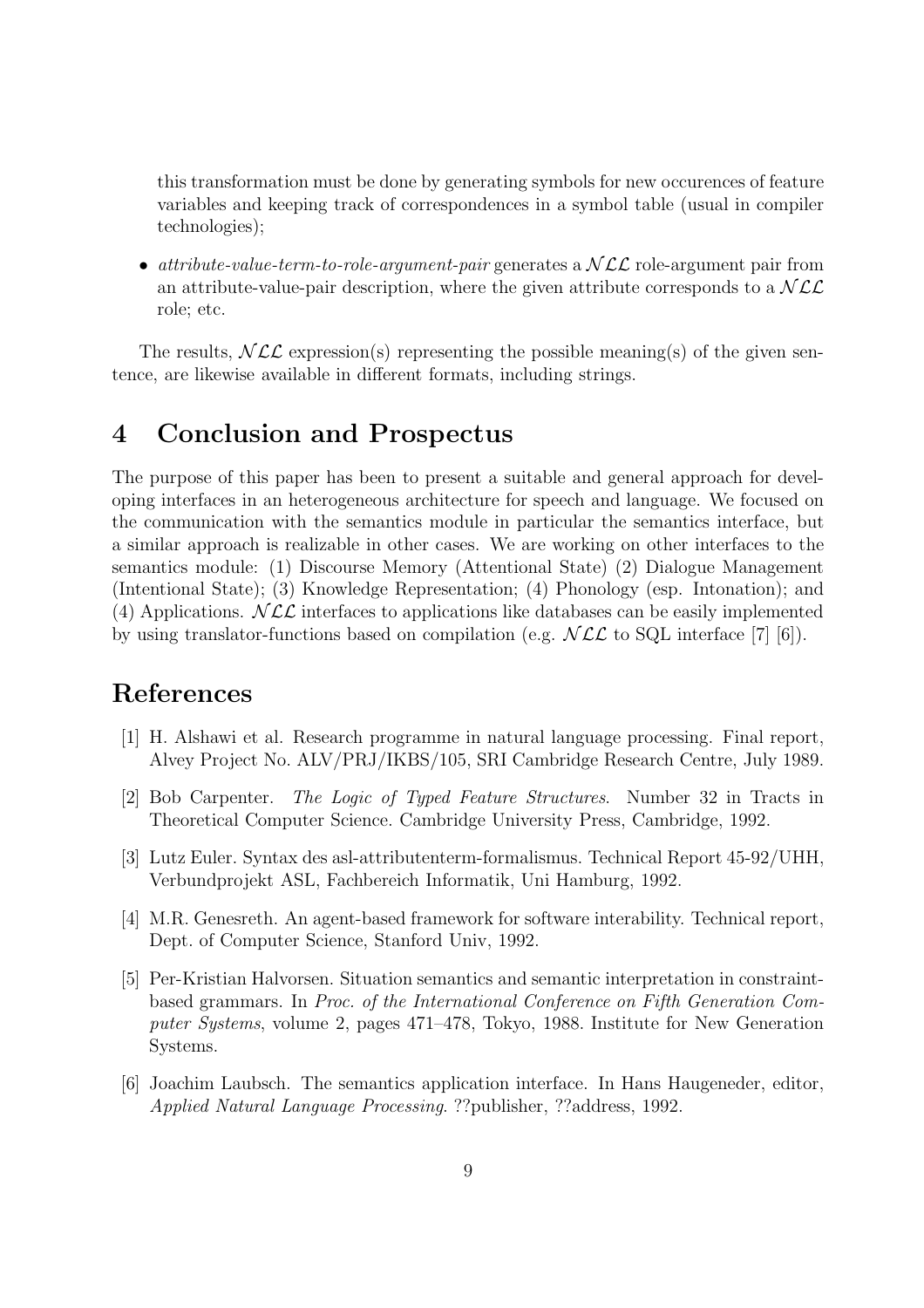- [7] Joachim Laubsch. Logical form simplification. STL report, Hewlett-Packard, December 1989.
- [8] Joachim Laubsch and John Nerbonne. An overview of  $\int_{\Lambda}^{x}$ . Technical report, Hewlett-Packard Laboratories, Palo Alto, July 1991.
- [9] R.E. Fikes M.R. Genesreth. Knowledge interchange format version 2 reference manual. Technical report, Dept. of Computer Science, Stanford Univ, 1991.
- [10] John Nerbonne. Constraint-based semantics. In Paul Dekker and Martin Stokhof, editors, Proc. of the 8th Amsterdam Colloquium, pages 425–444. Institute for Logic, Language and Computation, 1992. also DFKI RR-92-18.
- [11] John Nerbonne. Representing grammar, meaning and knowledge. In Susanne Preuss and Birte Schmitz, editors, Proc. of the Berlin Workshop on Text Representation and Domain Modeling: Ideas from Linguistics and AI, pages 130–147, Technische Universität Berlin, 1992. KIT FAST 97. also DFKI RR-92-20.
- [12] Claudius Pyka. Architektur von asl-nord. Technical Report ASL-TR-4-91/UHH, Universität Hamburg, Fachbereich Informatik, Arbeitsbereich 'Natürlichsprachliche Systeme', 1991.

## A BNF of Feature Description Grammar

The following BNF specifies the feature description grammar [3] used in the ASL Project.

| feat-term            | $::=$                     | variable                                      |  |
|----------------------|---------------------------|-----------------------------------------------|--|
|                      |                           | untagged-term                                 |  |
|                      |                           | tagged-term                                   |  |
| tagged-term          | $::=$                     | variable " $=$ " untagged-term                |  |
| untagged-term        | $\mathbf{r} =$            | atom                                          |  |
|                      |                           | sort-expression                               |  |
|                      |                           | type conj                                     |  |
|                      |                           | conj                                          |  |
|                      |                           | disj                                          |  |
| conj                 | $::=$                     | "[" attribute-value-term $*$ "]"              |  |
| disj                 | $\mathbf{H} = \mathbf{H}$ | "{" feat-term $(\cdot$ ", "feat-term $*\$ "}" |  |
| attribute-value-term | $\mathbf{H} = \mathbf{H}$ | "(" attribute feat-term ")"                   |  |
| sort-expression      | $\mathrel{\mathop:}=$     | simple-sort                                   |  |
|                      |                           | $\vert$ " $\circledcirc$ " sort               |  |
| simple-sort          | $::=$                     | primitive-sort                                |  |
|                      |                           | defined-sort                                  |  |
| sort                 | $::=$                     | simple-sort                                   |  |
|                      |                           | $\sim$ sort                                   |  |
|                      |                           | $\vert$ "(" sort (" $\&$ " sort)+ ")"         |  |
|                      |                           |                                               |  |